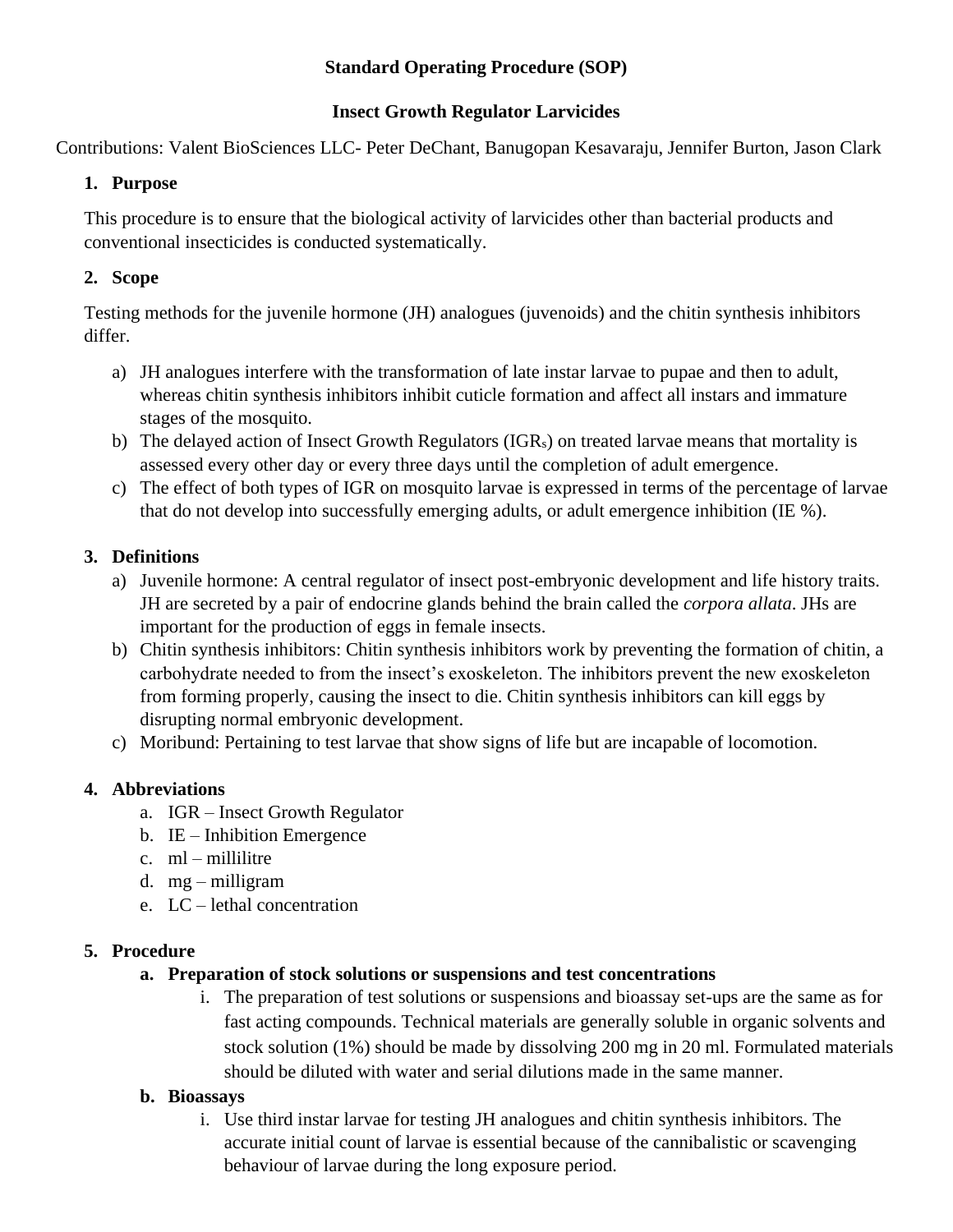- ii. Provide a small amount of food (finely ground yeast extract, rabbit pellets, or ground fish or mouse food) at a concentration of 10mg/l at two-day intervals until mortality counts are made. Suspend the food particles in water and one or two drops added per cup. The larvae in the control are fed in the same manner as those in the treated batches. Cover the test and control cups with netting to prevent successfully emerged adults from escaping into the environment.
- iii. Count mortality or survival every other day or every three days (depending on protocol) until the complete emergence of adults. Hold the test containers at 25-28 ºC and for a photoperiod of 12L: 12D.
- iv. At the end of observation period, the impact is expressed as IE% based on the number of larvae that do not develop successfully into viable adults. In recording IE% for each concentration, moribund, and dead larvae and pupae, as well as adult mosquitoes not completely separated from the pupal cases, are considered as "affected".
- v. End the experiment when all the larvae or pupae in the controls have died or emerged as adults. Record any deformities or morphogenetic effects that occur in either the molting immature mosquitoes or the emerging adults.

#### **6. Data Analysis**

- **a.** Combine the data from all replicates of each concentration.
- **b.** Total or mean emergence inhibition can be calculated on the basis of the number of third stage larvae exposed. The overall emergence of adults reflects activity. IE% is calculated using the following formula :

$$
IE\left(\frac{9}{6}\right) = 100 \left[ \frac{T \times 100}{C} \right],
$$

Where  $T =$  percentage survival or emergence in treated batches and  $C =$  percentage survival or emergence in the control.

**c.** If adult emergence in the control is less than 80 %, the test should be discarded and repeated. Where the percentage is between 80 % and 95 %, the data are corrected using Abbott's formula :

*Mortality* (%) 
$$
\frac{X-Y}{X}
$$
 100

Where  $X =$  percentage survival in the untreated control and  $Y =$  percentage survival in the treated sample.

- **d.** IE values obtained from multiple concentrations should be subjected to probit regression analysis to determine IE<sub>50</sub> and IE<sub>90</sub> values (using computer software programmes or estimated from logprobit paper). Preferably, 6 concentrations within the 10-90 % mortality are included the bioassay to allow for probit analysis. The data analysis procedures below should be as follows:
	- a) LC50 and LC90 values are calculated from a log dosage-probit mortality regression line using computer software programmes, or estimated using log-probit paper.